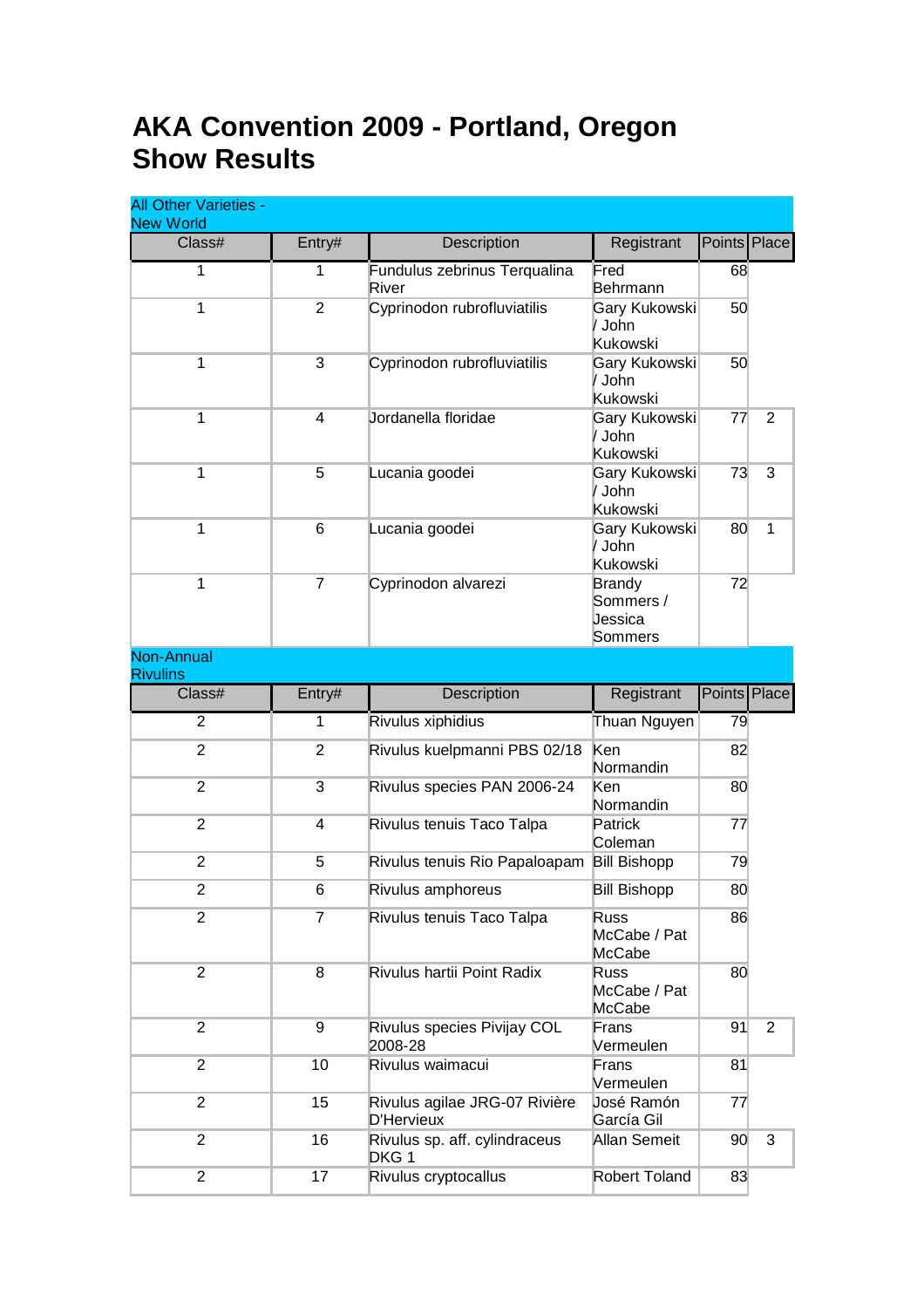| 2                                       | 18             | Rivulus marmoratus                                            | Robert Toland                          | 87           |   |
|-----------------------------------------|----------------|---------------------------------------------------------------|----------------------------------------|--------------|---|
| $\overline{2}$                          | 19             | Rivulus caudomarginatus<br>Cubotao                            | Robert Toland                          | 85           |   |
| $\overline{2}$                          | 20             | Rivulus hildebrandi Panama<br>04-02                           | Charles<br>Harrison / Sue<br>Harrison  | 79           |   |
| $\overline{2}$                          | 21             | Rivulus xiphidius SFG Crique<br><b>Blanche</b>                | Charles<br>Harrison / Sue<br>Harrison  | 85           |   |
| $\overline{2}$                          | 22             | Rivulus agilae                                                | Frans<br>Vermeulen                     | 82           |   |
| $\overline{2}$                          | 23             | Rivulus agilae Mappa Lake                                     | Frans<br>Vermeulen                     | 85           |   |
| $\overline{2}$                          | 24             | <b>Rivulus frenatus Rockstone</b>                             | Frans<br>Vermeulen                     | 80           |   |
| $\overline{2}$                          | 25             | Rivulus rubrolineatus Rio Tigre                               | Ron Harlan                             | 84           |   |
| $\overline{2}$                          | 26             | Rivulus ornatus Rio Tigre                                     | Ron Harlan                             | 88           |   |
| $\overline{2}$                          | 29             | Rivulus species Taperinha                                     | <b>Bill Gallagher</b>                  | 82           |   |
| $\overline{2}$                          | 30             | Rivulus sp. aff. elegans COL<br>2008-12                       | Frans<br>Vermeulen                     | 88           |   |
| $\overline{2}$                          | 31             | Rivulus amphoreus                                             | Frans<br>Vermeulen                     | 88           |   |
| $\overline{2}$                          | 32             | Rivulus marmoratus DAN 2000                                   | <b>Bruce Bernard</b>                   | DQ           |   |
| $\overline{2}$                          | 33             | Rivulus marmoratus                                            | Mike Britton /<br><b>Blank Britton</b> | DQ           |   |
| $\overline{2}$                          | 34             | Rivulus marmoratus Dandriga<br>Belize 2000                    | Howard Wu                              | DQ           |   |
| $\overline{2}$                          | 35             | Rivulus agilae Montjoly                                       | Sandy Binder /<br>Sharon Binder        | 93           | 1 |
| <b>South American</b><br><b>Annuals</b> |                |                                                               |                                        |              |   |
| Class#                                  | Entry#         | Description                                                   | Registrant                             | Points Place |   |
| 3                                       | 1              | Austrolebias nigripinnis RK-99                                | Patrick<br>Coleman                     | 50           |   |
| 3                                       | $\overline{c}$ | Simpsonichthys zonatus                                        | Patrick<br>Coleman                     | 50           |   |
| 3                                       | 3              | Austrolebias nigripinnis RK-99                                | <b>Bill Bishopp</b>                    | DQ           |   |
| 3                                       | 4              | Nematolebias whitei Cabo Frio                                 | <b>Russ</b><br>McCabe / Pat<br>McCabe  | 50           |   |
| 3                                       | 5              | Simpsonichthys antenori                                       | Frans<br>Vermeulen                     | 80           |   |
| 3                                       | 6              | Simpsonichthys delucai                                        | Frans<br>Vermeulen                     | 85           | 3 |
| 3                                       | $\overline{7}$ | Austrolebias nigripinnis KCA<br>83-08 Rio de Oro, Resistencia | Frans<br>Vermeulen                     | 76           |   |
| 3                                       | 8              | Moema hellneri KCA 80-08 Rio<br>Itaya                         | Jesús Benítez<br>Talavera              | 50           |   |
| 3                                       | 9              | Austrolebias nigripinnis RK-99                                | Keith Cook                             | 74           |   |
| 3                                       | 10             | Nematolebias whitei                                           | <b>Harry</b><br>Faustmann              | 50           |   |
| 3                                       | 14             | Simpsonichthys santanae                                       | <b>Brandy</b><br>Sommers /<br>Jessica  | 50           |   |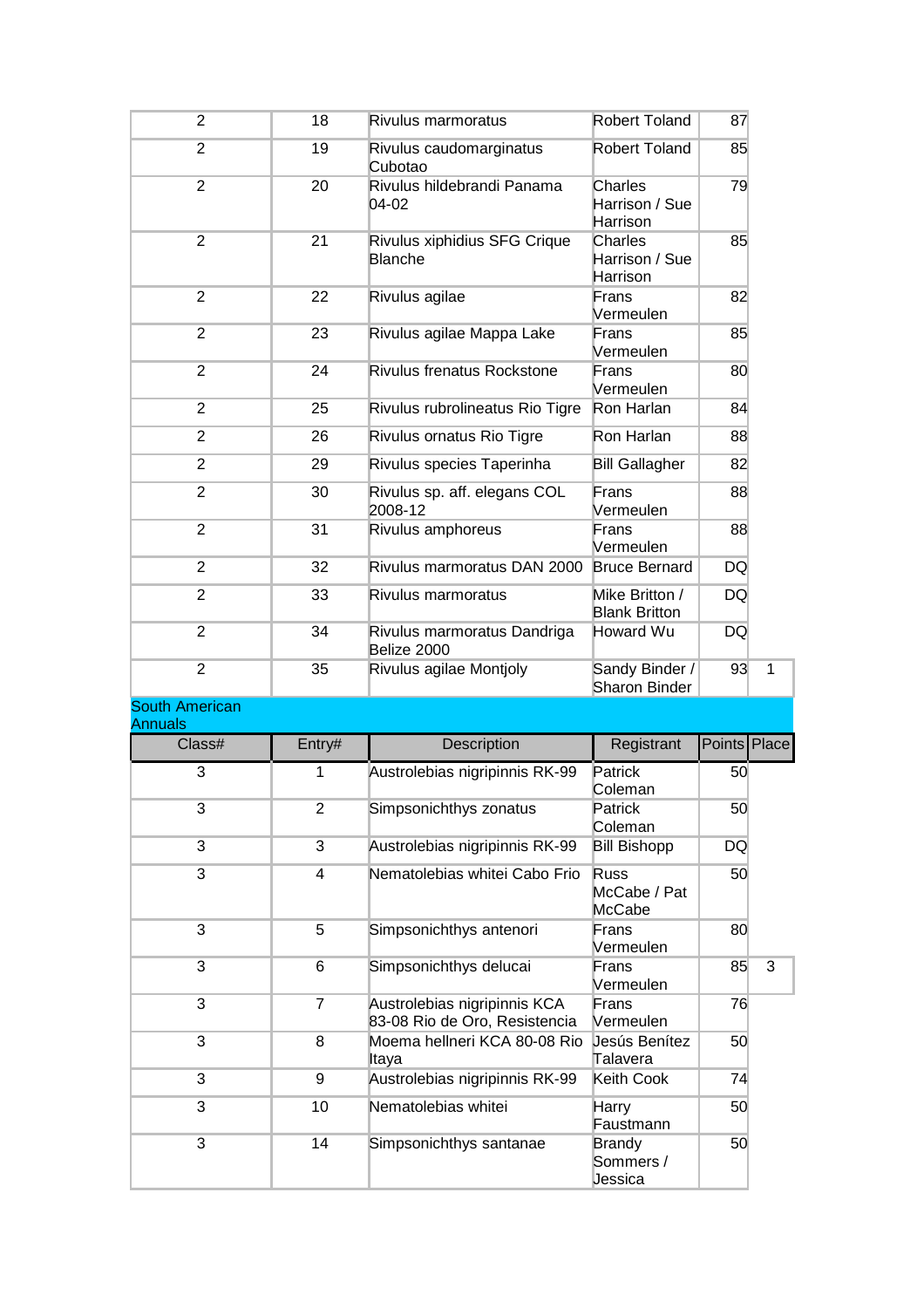|                |                |                                                                                                  | Sommers                                                           |              |                |
|----------------|----------------|--------------------------------------------------------------------------------------------------|-------------------------------------------------------------------|--------------|----------------|
| 3              | 15             | Austrolebias melanoorus<br>Tranquera                                                             | Tom Grady                                                         | <b>DQ</b>    |                |
| 3              | 16             | Simpsonichthys antenori<br>Limouri de Norte 06-16                                                | Paul Christ /<br>Lynn Larson                                      | 50           |                |
| 3              | 17             | Simpsonichthys carlettoi<br>Guanambi                                                             | Vern Treat /<br>Nate Treat                                        | 84           |                |
| 3              | 18             | Megalebias wolterstorffi Porto<br>Alegre                                                         | Bob Morenski /<br>Terri Morenski                                  | <b>DQ</b>    |                |
| 3              | 20             | Austrolebias nigripinnis<br>Carmello                                                             | Fred<br>Behrmann                                                  | 87           | $\overline{2}$ |
| 3              | 21             | Simpsonichthys boitonei                                                                          | Jan Willem<br>Hoetmer                                             | 50           |                |
| 3              | 22             | Simpsonichthys auratus                                                                           | Jan Willem<br>Hoetmer                                             | 50           |                |
| 3              | 23             | Simpsonichthys reticulatus<br>Xingu                                                              | Jan Willem<br>Hoetmer                                             | 97           | 1              |
| 3              | 24             | Simpsonichthys fasciatus                                                                         | Jan Willem<br>Hoetmer                                             | 50           |                |
| 3              | 25             | Moema quiii Gamitana KBP<br>06-21                                                                | <b>Brandy</b><br>Sommers /<br>Jessica<br>Sommers                  | 50           |                |
| 3              | 26             | Simpsonichthys rosaceus                                                                          | Patrick<br>Coleman                                                | 50           |                |
| 3              | 27             | Nematolebias whitei                                                                              | Patrick<br>Coleman                                                | 50           |                |
| 3              | 28             | Aphyolebias peruensis Yarina<br>Cocha                                                            | Joe Scanlan /<br>Maurite                                          | <b>DQ</b>    |                |
|                |                |                                                                                                  | Scanlan                                                           |              |                |
| Nothobranchius |                |                                                                                                  |                                                                   |              |                |
| Class#         | Entry#         | Description                                                                                      | Registrant                                                        | Points Place |                |
| $\overline{4}$ | 1              | Nothobranchius korthausae<br>Rungungu TAN 02-11                                                  | Patrick<br>Coleman                                                | 77           |                |
| 4              | $\overline{2}$ | Nothobranchius kafuensis<br>Kayuni ZAM 07-1                                                      | <b>Bill Bishopp</b>                                               | DQ           |                |
| 4              | 3              | Nothobranchius albimarginatus<br>Kiparanganda TAN 03-26                                          | <b>Bill Bishopp</b>                                               | 67           |                |
| 4              | 4              | Nothobranchius patrizii<br>Msumalini Creek K 96-23                                               | Gary<br>Greenwood                                                 | 63           |                |
| 4              | 5              | Nothobranchius cardinalis<br>Lisinjiri River TAN 97-27                                           | <b>Russ</b><br>McCabe / Pat<br>McCabe                             | DQ           |                |
| 4              | 6              | Nothobranchius malaissei<br>Sange DRCH 2008-6                                                    | Pere Sastre                                                       | 67           |                |
| 4              | $\overline{7}$ | Nothobranchius palmquisti<br>Pangani TZ 94-7                                                     | Keith Cook                                                        | 80           |                |
| 4              | 8              | Nothobranchius korthausae<br>Rungungu TAN 02-11                                                  | Darrell Romine                                                    | 78           |                |
| 4<br>4         | 9<br>10        | Nothobranchius sp. aff.<br>melanospilus kinungamkele<br>TAN 05-48<br>Nothobranchius melanospilus | <b>Brandy</b><br>Sommers /<br>Jessica<br>Sommers<br><b>Brandy</b> | 61<br>63     |                |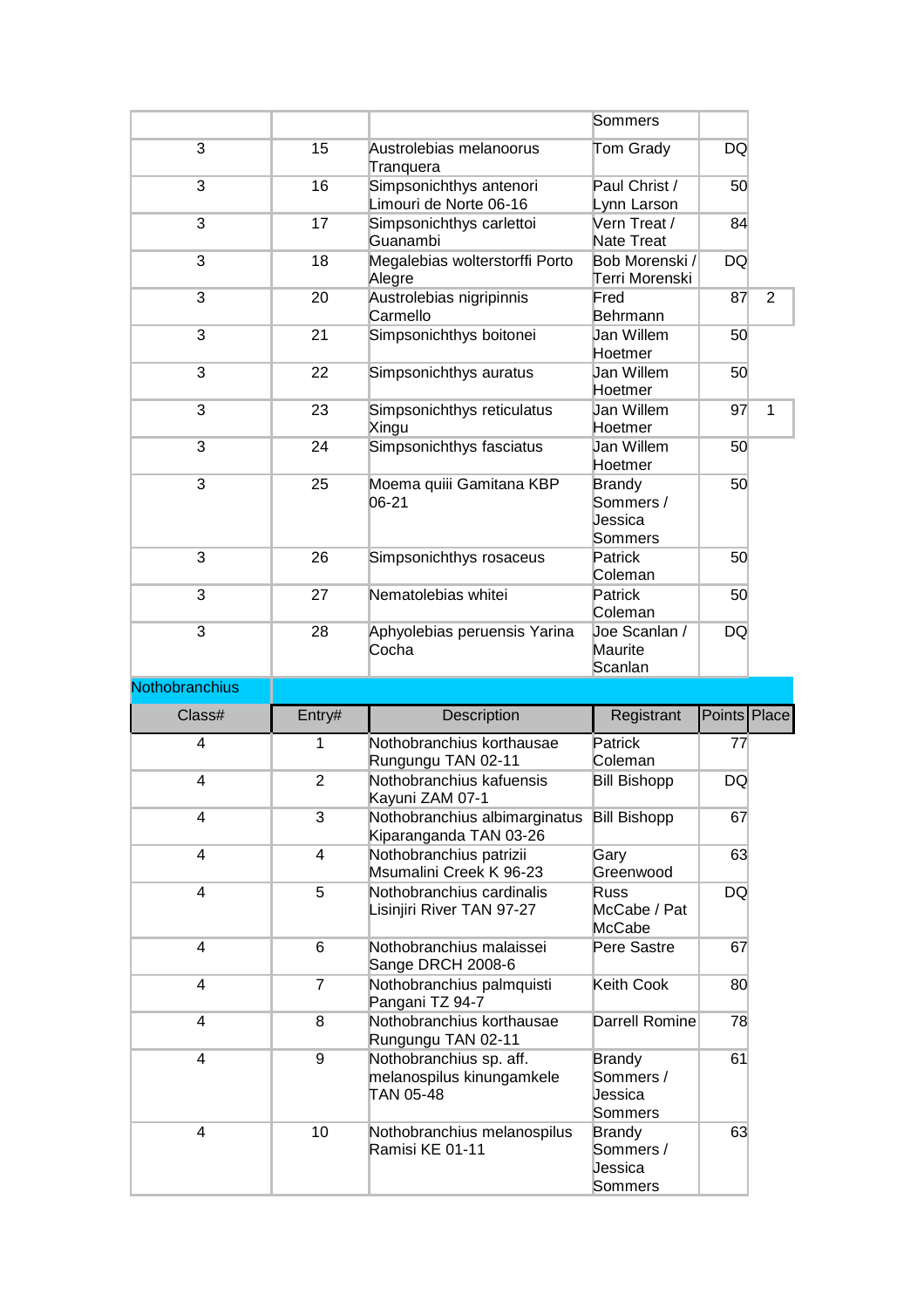| 4 | 11 | Nothobranchius fuscotaeniatus<br>Kitonga North TAN 97-9              | Brian Watters /<br>Angela<br><b>Watters</b> | 70        |                |
|---|----|----------------------------------------------------------------------|---------------------------------------------|-----------|----------------|
| 4 | 12 | Nothobranchius ocellatus Ruvu<br>River TAN 00-20                     | Brian Watters /<br>Angela<br><b>Watters</b> | 68        |                |
| 4 | 13 | Nothobranchius ocellatus Ruvu<br>River TAN 00-20                     | Brian Watters /<br>Angela<br><b>Watters</b> | 65        |                |
| 4 | 14 | Nothobranchius korthausae<br>Kiziko TAN RB 05-47                     | Chris Butcher                               | 64        |                |
| 4 | 15 | Nothobranchius guentheri                                             | Tom Grady                                   | 74        |                |
| 4 | 16 | Nothobranchius janpapi Ruvu<br>Village TAN 05-40                     | Paul Christ /<br>Lynn Larson                | <b>DQ</b> |                |
| 4 | 17 | Nothobranchius guentheri<br>Zanzibar                                 | <b>Bill Stone</b>                           | 71        |                |
| 4 | 18 | Nothobranchius guentheri<br>Zanzibar                                 | <b>Bill Stone</b>                           | 92        | 1              |
| 4 | 19 | Nothobranchius cardinalis<br>Lisinjiri River TAN 97-27               | <b>Bill Stone</b>                           | 73        |                |
| 4 | 20 | Nothobranchius cardinalis<br>Lisinjiri River TAN 97-27               | <b>Bill Stone</b>                           | 87        | 3              |
| 4 | 21 | Nothobranchius rachovii Beira<br>MT 03-1                             | Vern Treat /<br>Nate Treat                  | 80        |                |
| 4 | 22 | Nothobranchius rachovii Beira<br>MT 03-1                             | Vern Treat /<br>Nate Treat                  | 59        |                |
| 4 | 23 | Nothobranchius kafuensis<br>Mambova ZAM 03-1                         | Vern Treat /<br>Nate Treat                  | 70        |                |
| 4 | 24 | Nothobranchius kilomberoensis Frenk Brouwer<br>Minepa TAN 00-14      |                                             | 82        |                |
| 4 | 25 | Nothobranchius sp. aff.<br>melanospilus Mafia TZN 08-5               | Frenk Brouwer                               | 72        |                |
| 4 | 26 | Nothobranchius malaissei<br>Sange DRCH 2008-06                       | Frenk Brouwer                               | 74        |                |
| 4 | 27 | Nothobranchius patrizii<br>Msumarini KEN 08-3                        | Frenk Brouwer                               | 67        |                |
| 4 | 28 | Nothobranchius fuscotaeniatus Barry Cooper<br>Kitonga North TAN 97-9 |                                             | 65        |                |
| 4 | 29 | Nothobranchius species Caprivi Barry Cooper<br>Salambala NA 07-1     |                                             | 68        |                |
| 4 | 30 | Nothobranchius malaissei<br>Sange DRCH 2008-06                       | Tom Kean /<br>Faye Kean                     | 78        |                |
| 4 | 31 | Nothobranchius taeniopygus<br>Itigi TAN 03-8                         | Tom Kean /<br>Faye Kean                     | 65        |                |
| 4 | 32 | Nothobranchius rosenstocki<br>ZAM 2007-3 Luapala                     | Tom Kean /<br>Faye Kean                     | 74        |                |
| 4 | 35 | Nothobranchius ocellatus Ruvu<br>River TAN 00-20                     | <b>Barry Cooper</b>                         | 75        |                |
| 4 | 36 | Nothobranchius rubripinnis<br>Mbezi River                            | Dan Nielsen                                 | 80        |                |
| 4 | 37 | Nothobranchius rubripinnis<br>Mbezi River                            | Dan Nielsen                                 | 72        |                |
| 4 | 38 | Nothobranchius rachovii<br>Quelimane 04-9                            | Dan Nielsen                                 | 72        |                |
| 4 | 39 | Nothobranchius rachovii<br>Quelimane 04-9                            | Dan Nielsen                                 | 89        | $\overline{2}$ |
| 4 | 40 | Nothobranchius foerschi                                              | Dan Nielsen                                 | 80        |                |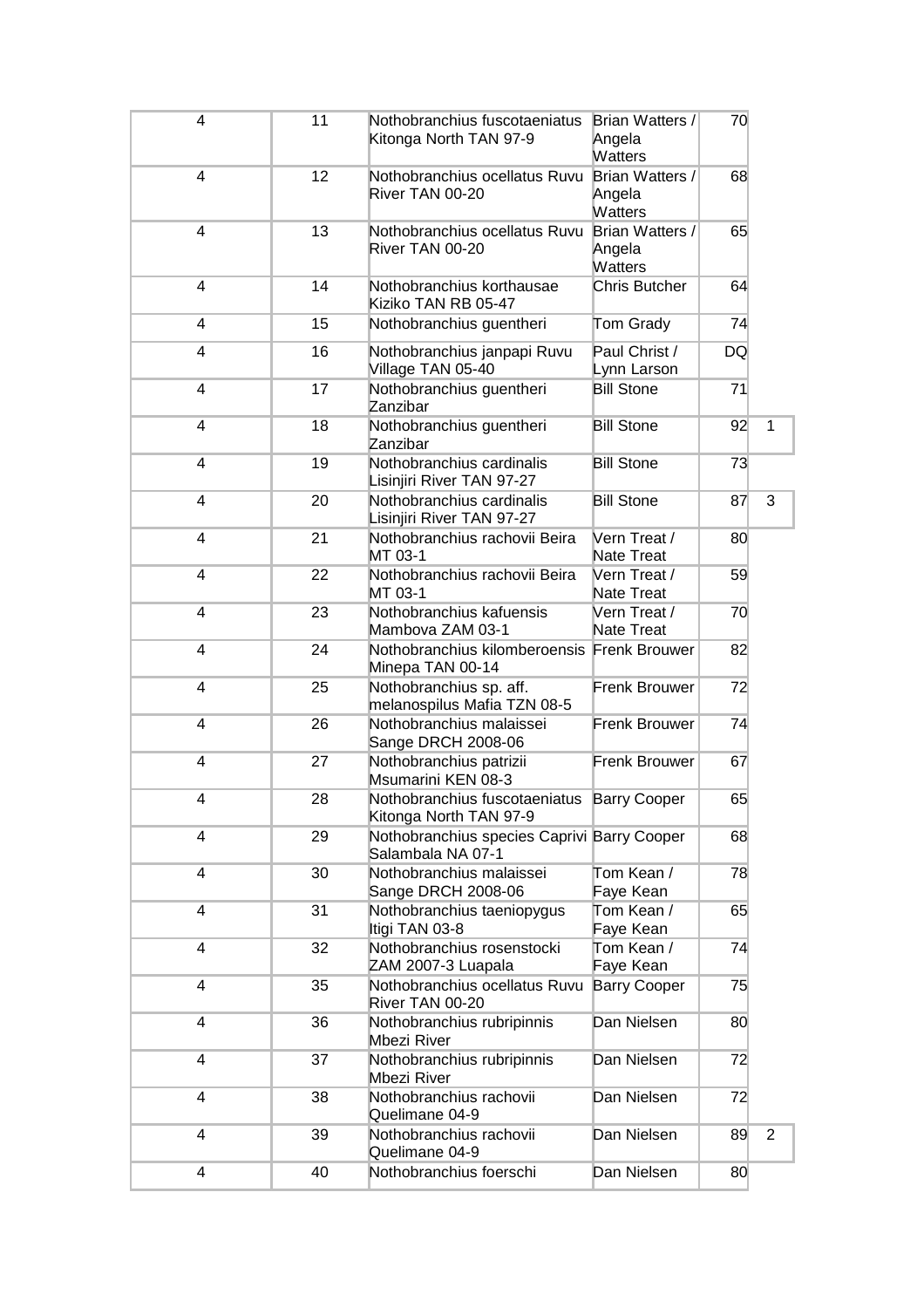| 4                                  | 41             | Nothobranchius rachovii Beira<br>MT 03-1                                     | Mike Britton /<br><b>Blank Britton</b> | 61           |                |
|------------------------------------|----------------|------------------------------------------------------------------------------|----------------------------------------|--------------|----------------|
| 4                                  | 42             | Nothobranchius rachovii Beira<br>MT 03-1                                     | Mike Britton /<br><b>Blank Britton</b> | 62           |                |
| Fundulopanchax<br>except           |                |                                                                              |                                        |              |                |
| Paraphyosemion<br>Class#           | Entry#         | Description                                                                  | Registrant                             | Points Place |                |
| 5                                  | 1              | Fundulopanchax avichang                                                      | Thuan Nguyen                           | 84           |                |
|                                    |                | Nguba 2, GEML 00-16                                                          |                                        |              |                |
| 5                                  | $\overline{2}$ | Fundulopanchax scheeli                                                       | Patrick<br>Coleman                     | 75           |                |
| 5                                  | 3              | Fundulopanchax scheeli                                                       | Russ<br>McCabe / Pat<br>McCabe         | 91           | $\overline{2}$ |
| 5                                  | 4              | Fundulopanchax walkeri GH-2                                                  | Chris Butcher                          | 89           |                |
| 5                                  | 5              | Fundulopanchax scheeli                                                       | Tom Grady                              | 85           |                |
| 5                                  | 6              | Fundulopanchax scheeli                                                       | Karl Walter /<br><b>Edith Walter</b>   | 92           | 1              |
| 5                                  | 7              | Fundulopanchax walkeri<br>Kutunsé                                            | Karl Walter /<br><b>Edith Walter</b>   | 90           | 3              |
| 5                                  | 8              | Fundulopanchax kandemi KorupBill Gallagher<br>National Park                  |                                        | 89           |                |
| 5                                  | 9              | Fundulopanchax scheeli                                                       | <b>Scott Davis</b>                     | DQ           |                |
| 5                                  | 10             | Fundulopanchax scheeli                                                       | Kate<br><b>Breimayer</b>               | 78           |                |
| Fundulopanchax -<br>Paraphyosemion |                |                                                                              |                                        |              |                |
|                                    |                |                                                                              |                                        |              |                |
| Class#                             | Entry#         | Description                                                                  | Registrant                             | Points Place |                |
| 6                                  | 1              | Fundulopanchax cinnamomeus Patrick                                           |                                        | 50           |                |
| 6                                  | 4              | Supé<br>Fundulopanchax gardneri                                              | Coleman<br>Patrick                     | 92           |                |
| 6                                  | 5              | gardneri N'sukka<br>Fundulopanchax marmoratus                                | Coleman<br>Patrick<br>Coleman          | 74           |                |
| 6                                  | 7              | Mundemba GS1<br>Fundulopanchax cinnamomeus Eugenio Jesús<br>Bolo M'boka 99-8 | Martín Maestre                         | 50           |                |
| 6                                  | 8              | Fundulopanchax amieti C89-31<br>Edea-Yaounde km 18                           | José Enrique<br>Pérez<br>Rodriguez     | DQ           |                |
| 6                                  | 9              | Fundulopanchax gardneri                                                      | <b>Bill Logue</b>                      | 88           |                |
| 6                                  | 12             | nigerianus Misaje<br>Fundulopanchax gardneri                                 | <b>Jim Gasior</b>                      | 93           |                |
| 6                                  | 13             | gardneri Baissa<br>Fundulopanchax oeseri                                     | Joe Scanlan /<br>Maurite<br>Scanlan    | 86           |                |
| 6                                  | 15             | Fundulopanchax gardneri<br>mamfensis Ossing                                  | <b>Chris Butcher</b>                   | 88           |                |
| 6                                  | 16             | Fundulopanchax gardneri albino Chris Butcher                                 |                                        | 90           |                |
| 6                                  | 18             | Fundulopanchax gardneri<br>gardneri N'sukka                                  | Fred Farner /<br>Patti Farner          | 91           |                |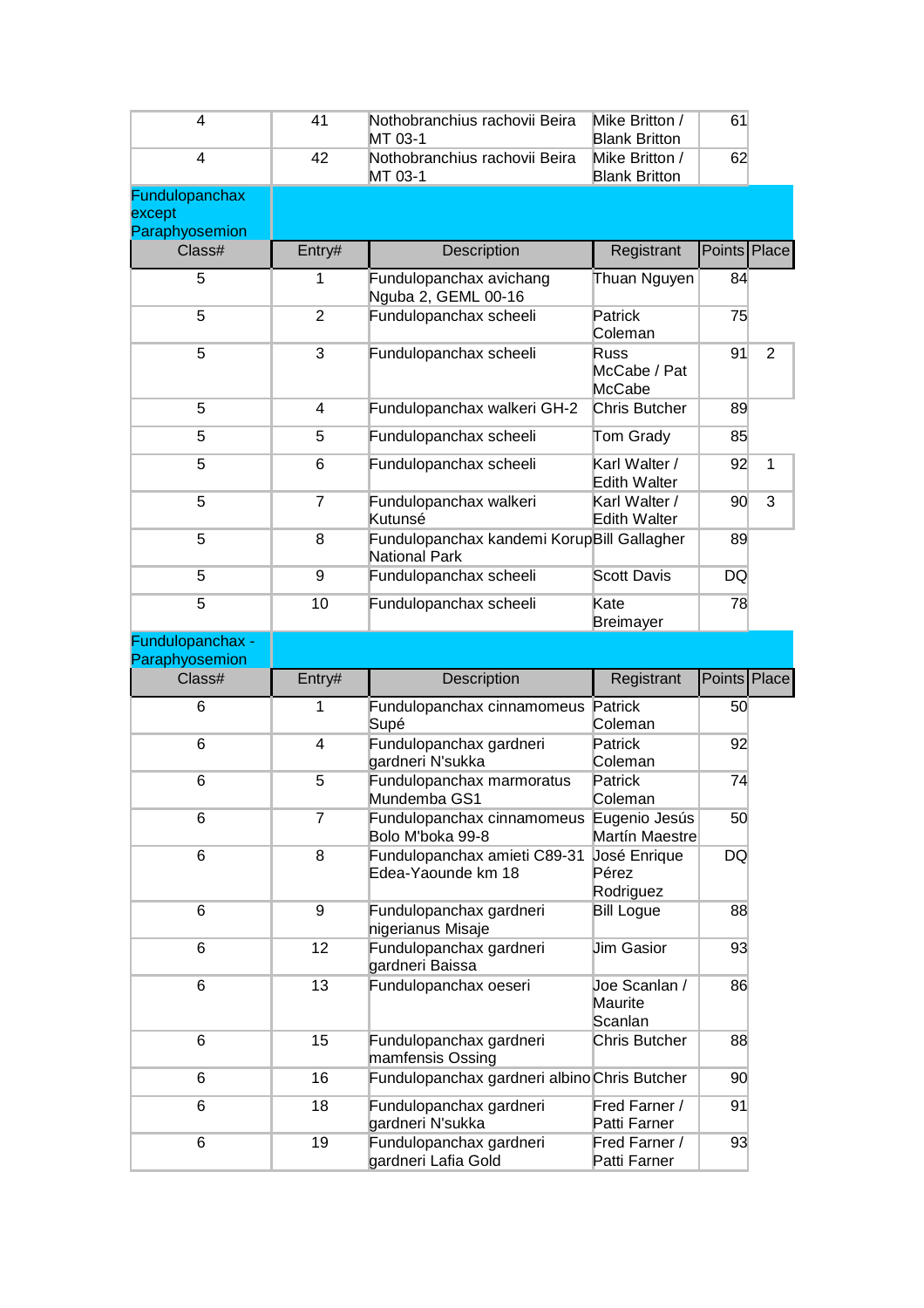| 6                            | 20             | Fundulopanchax gardneri<br>N'sukka                  | Tom Grady                              | 91           |                |
|------------------------------|----------------|-----------------------------------------------------|----------------------------------------|--------------|----------------|
| 6                            | 22             | Fundulopanchax gardneri<br>nigerianus Lafia         | <b>Bill Stone</b>                      | 95           |                |
| 6                            | 23             | Fundulopanchax gardneri<br>nigerianus Lafia         | <b>Bill Stone</b>                      | 96           | 3              |
| 6                            | 24             | Fundulopanchax puerzli                              | <b>Bill Stone</b>                      | 91           |                |
| 6                            | 25             | Fundulopanchax puerzli                              | <b>Bill Stone</b>                      | 97           | $\overline{2}$ |
| 6                            | 26             | Fundulopanchax spoorenbergi                         | Ruud<br>Wildekamp                      | 94           |                |
| 6                            | 27             | Fundulopanchax spoorenbergi                         | Karl Walter /<br><b>Edith Walter</b>   | 93           |                |
| 6                            | 28             | Fundulopanchax gardneri<br>gardneri Lafia           | Karl Walter /<br>Edith Walter          | 93           |                |
| 6                            | 29             | Fundulopanchax marmoratus<br><b>MMC 50</b>          | Karl Walter /<br><b>Edith Walter</b>   | 91           |                |
| 6                            | 30             | Fundulopanchax gardneri<br>clauseni Akuré           | Robert Toland                          | 84           |                |
| 6                            | 31             | Fundulopanchax gardneri albino Robert Toland        |                                        | 89           |                |
| 6                            | 32             | Fundulopanchax spoorenbergi                         | <b>Bill Gallagher</b>                  | 91           |                |
| 6                            | 34             | Fundulopanchax gardneri<br>gardneri Lafia           | Patrick<br>Coleman                     | 50           |                |
| 6                            | 35             | Fundulopanchax gardneri<br>clauseni Akuré           | Patrick<br>Coleman                     | 84           |                |
| 6                            | 36             | Fundulopanchax cinnamomeus<br>Supé                  | Mike Britton /<br><b>Blank Britton</b> | 50           |                |
| 6                            | 37             | Fundulopanchax gardneri<br>nigerianus Misaje        | Gary<br>Greenwood                      | 95           |                |
| 6                            | 38             | Fundulopanchax gardneri<br>nigerianus Misaje        | Sandy Binder /<br><b>Sharon Binder</b> | 86           |                |
| 6                            | 39             | Fundulopanchax gardneri<br>nigerianus Jos Plateau   | Howard Wu                              | 83           |                |
| 6                            | 40             | Fundulopanchax gardneri<br>lacustris Ejagham        | Jack Heller                            | 98           | 1              |
| 6                            | 41             | Fundulopanchax gardneri<br>nigerianus Jos Plateau   | Howard Wu                              | 82           |                |
| Fundulopanchax               |                |                                                     |                                        |              |                |
| sjoestedti (Blue<br>Gularis) |                |                                                     |                                        |              |                |
| Class#                       | Entry#         | <b>Description</b>                                  | Registrant                             | Points Place |                |
| 7                            | 1              | Fundulopanchax sjoestedti                           | Gary<br>Greenwood                      | 75           |                |
| 7                            | $\overline{2}$ | Fundulopanchax sjoestedti USA Jesús Benítez<br>blue | Talavera                               | DQ           |                |
| $\overline{7}$               | 3              | Fundulopanchax sjoestedti                           | Gary<br>Edwards /<br>Mary Edwards      | 85           | $\mathbf{1}$   |
| 7                            | 4              | Fundulopanchax sjoestedti<br>Niger Delta            | Karl Walter /<br>Edith Walter          | 83           | 2              |
| 7                            | 5              | Fundulopanchax sjoestedti                           | Gary<br>Edwards /<br>Mary Edwards      | 79           | 3              |
| $\overline{7}$               | $\overline{7}$ | Fundulopanchax sjoestedti<br>Niger Delta            | Mike Britton /<br><b>Blank Britton</b> | 75           |                |
| Aphyosemion                  |                |                                                     |                                        |              |                |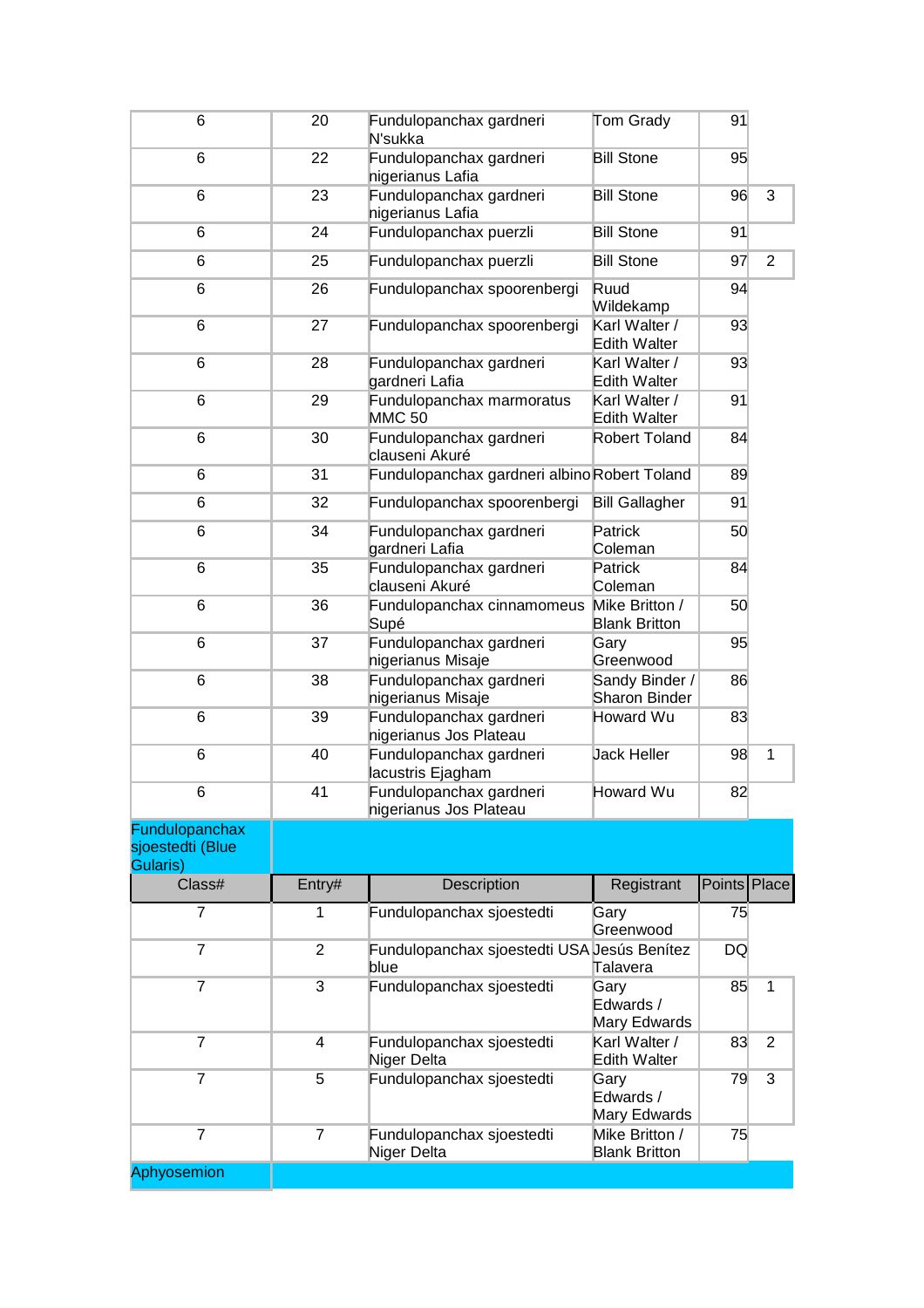| (ogoense, camerone<br>nse, striatum) |                |                                                                         |                                                         |              |                |
|--------------------------------------|----------------|-------------------------------------------------------------------------|---------------------------------------------------------|--------------|----------------|
| Class#                               | Entry#         | Description                                                             | Registrant                                              | Points Place |                |
| 8                                    | 1              | Aphyosemion tirbaki BSWG<br>$97-8$                                      | Patrick<br>Coleman                                      | 83           |                |
| 8                                    | 2              | Aphyosemion sp. aff.<br>primigenium GBN 88-10                           | Patrick<br>Coleman                                      | 88           |                |
| 8                                    | 3              | Aphyosemion exigoideum<br>Ngoudoufola G76-30                            | Patrick<br>Coleman                                      | 63           |                |
| 8                                    | 4              | Aphyosemion ogoense GHP<br>80-24                                        | Gary<br>Greenwood                                       | 88           |                |
| 8                                    | 5              | Aphyosemion striatum<br><b>GEMLCG 07-61 Carretera</b><br>Acacayong-Bata | Eugenio Jesús<br>Martín Maestre                         | 50           |                |
| 8                                    | 6              | Aphyosemion ogoense GHP<br>80-24                                        | Roberto<br>Ordiales<br>Martínez                         | <b>DQ</b>    |                |
| 8                                    | 9              | Aphyosemion ogoense GHP<br>80-24                                        | <b>Bill Logue</b>                                       | 97           | 1              |
| 8                                    | 10             | Aphyosemion ogoense GHP<br>80-24                                        | <b>Jim Gasior</b>                                       | DQ           |                |
| 8                                    | 11             | Aphyosemion tirbaki BSWG<br>$97-8$                                      | <b>Jim Gasior</b>                                       | DQ           |                |
| 8                                    | 12             | Aphyosemion punctatum Buong Jim Gasior<br>Bai                           |                                                         | <b>DQ</b>    |                |
| 8                                    | 13             | Aphyosemion tirbaki BSWG<br>$97-8$                                      | <b>Brandy</b><br>Sommers /<br><b>Jessica</b><br>Sommers | 95           | $\overline{2}$ |
| 8                                    | 14             | Aphyosemion ocellatum Sika<br>Sika GJS 00-5                             | <b>Brandy</b><br>Sommers /<br><b>Jessica</b><br>Sommers | 78           |                |
| 8                                    | 15             | Aphyosemion punctatum Buong Fred<br>Bai                                 | Behrmann                                                | 77           |                |
| 8                                    | 16             | Aphyosemion striatum BBW<br>00-26                                       | <b>Bill Gallagher</b>                                   | 87           |                |
| 8                                    | 19             | Aphyosemion ocellatum Sika<br>Sika GJS 00-5                             | Kate<br>Breimayer                                       | 76           |                |
| 8                                    | 20             | Aphyosemion striatum BBW<br>00-26                                       | Kate<br><b>Breimayer</b>                                | 81           |                |
| 8                                    | 21             | Aphyosemion tirbaki BSWG<br>97-8                                        | Kate<br><b>Breimayer</b>                                | 88           |                |
| 8                                    | 22             | Aphyosemion striatum BBW<br>00-26                                       | Mike Britton /<br><b>Blank Britton</b>                  | DQ           |                |
| 8                                    | 23             | Aphyosemion striatum BBW<br>00-26                                       | Mike Britton /<br><b>Blank Britton</b>                  | 77           |                |
| 8                                    | 24             | Aphyosemion punctatum Buong Sandy Binder /<br>Bai                       | Sharon Binder                                           | 76           |                |
| 8                                    | 25             | Aphyosemion striatum BBW<br>00-26                                       | Sandy Binder /<br><b>Sharon Binder</b>                  | 89           | 3              |
| Aphyosemion<br>(calliurum)           |                |                                                                         |                                                         |              |                |
| Class#                               | Entry#         | Description                                                             | Registrant                                              | Points Place |                |
| 9                                    | 1              | Aphyosemion australe orange                                             | Patrick<br>Coleman                                      | 70           |                |
| 9                                    | $\overline{2}$ | Aphyosemion ahli Kribi                                                  | Patrick                                                 | 70           |                |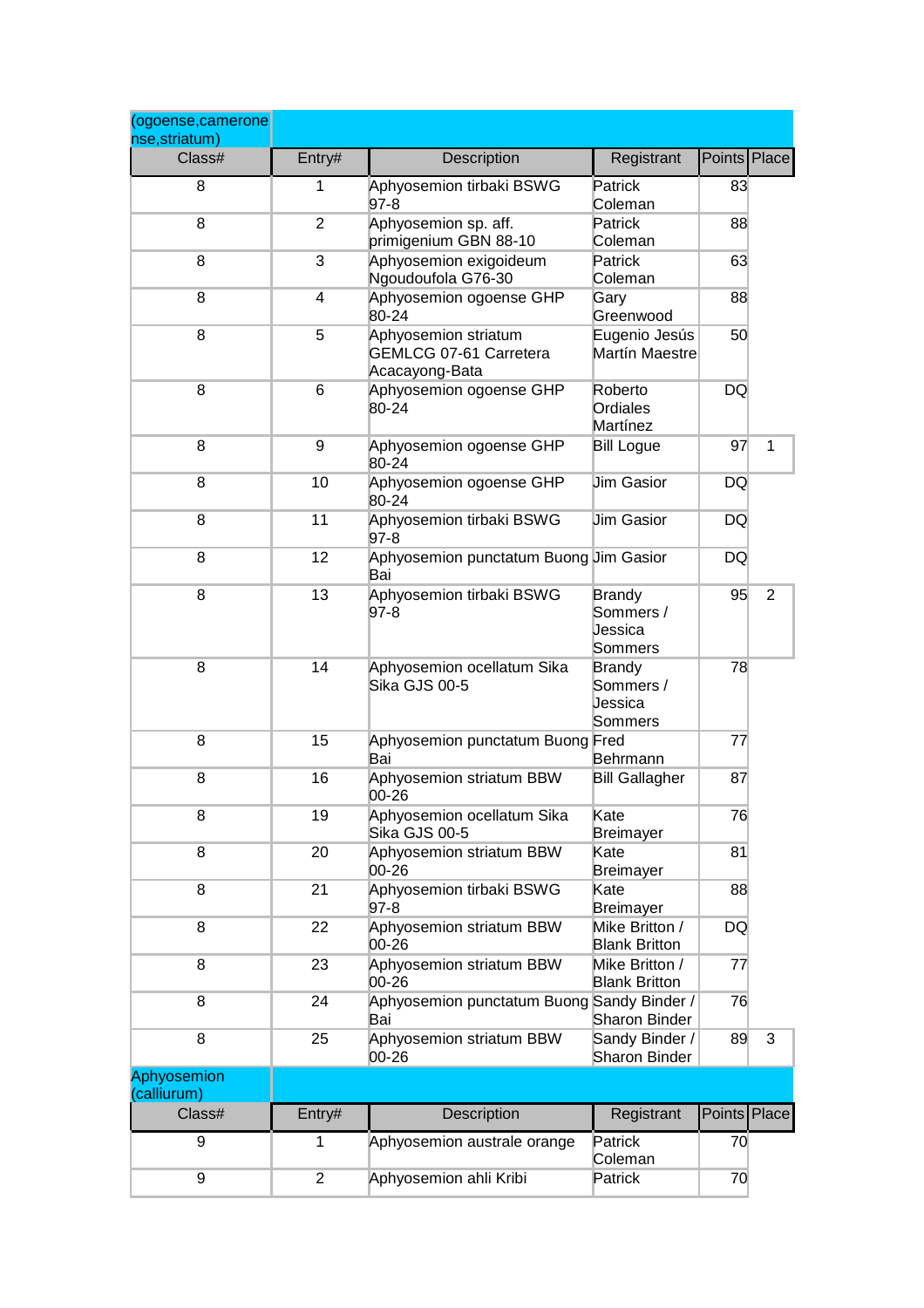|                                                |                         |                                                | Coleman                                                 |              |                |
|------------------------------------------------|-------------------------|------------------------------------------------|---------------------------------------------------------|--------------|----------------|
| 9                                              | 3                       | Aphyosemion australe spotless<br>orange        | Derek Tang                                              | DQ           |                |
| 9                                              | 5                       | Aphyosemion celiae celiae<br>Ebonji orange     | <b>Brandy</b><br>Sommers /<br><b>Jessica</b><br>Sommers | 70           |                |
| 9                                              | 6                       | Aphyosemion australe orange                    | Mike<br>Trzonkowski                                     | 76           |                |
| 9                                              | $\overline{7}$          | Aphyosemion australe orange                    | Mike<br>Trzonkowski                                     | 77           |                |
| 9                                              | 8                       | Aphyosemion australe<br>Schwartzflasse         | Chris Butcher                                           | 82           | 1              |
| 9                                              | 9                       | Aphyosemion campomaanese<br>ABK 07-181         | Ruud<br>Wildekamp                                       | 70           |                |
| 9                                              | 10                      | Aphyosemion australe spotless<br>orange        | Karl Walter /<br>Edith Walter                           | 74           |                |
| 9                                              | 11                      | Aphyosemion australe BSWG<br>97/24             | Tony Pinto                                              | 79           | 3              |
| 9                                              | 12                      | Aphyosemion australe gold                      | Tony Pinto                                              | 80           | $\overline{2}$ |
| 9                                              | 13                      | Aphyosemion australe Cap<br>Estérias           | Fritz Bazeley /<br>Mary Jo<br>Bazeley                   | 77           |                |
| 9                                              | 14                      | Aphyosemion australe<br>chocolate              | Matt Kaufman /<br>Mary Ann<br>Lynch                     | 73           |                |
| 9                                              | 15                      | Aphyosemion australe spotless<br>orange        | Kate<br><b>Breimayer</b>                                | 70           |                |
| 9                                              | 16                      | Aphyosemion australe<br>Schwartzflosse         | <b>Bruce Bernard</b>                                    | 78           |                |
| 9                                              | 17                      | Aphyosemion calliurum Ikorodu Sandy Binder /   | Sharon Binder                                           | 70           |                |
| 9                                              | 19                      | Aphyosemion australe orange                    | Sandy Binder /<br>Sharon Binder                         | 75           |                |
| Aphyosemion<br>(Chromaphyosemio<br>$ n\rangle$ |                         |                                                |                                                         |              |                |
| Class#                                         | Entry#                  | Description                                    | Registrant                                              | Points Place |                |
| 10                                             | 1                       | Aphyosemion bivittatum Fungé                   | Patrick<br>Coleman                                      | 73           |                |
| 10                                             | $\overline{2}$          | Aphyosemion splendopleure<br><b>Tiko Green</b> | Patrick<br>Coleman                                      | 71           |                |
| 10                                             | 3                       | Aphyosemion bitaeniatum Ijebu-Gary<br>Odé      | Greenwood                                               | 82           | $\mathbf{1}$   |
| 10                                             | $\overline{\mathbf{4}}$ | Aphyosemion splendopleure<br>Tiko Green        | <b>Russ</b><br>McCabe / Pat<br>McCabe                   | 50           |                |
| 10                                             | 5                       | Aphyosemion bivittatum Fungé                   | Luciano Pérez<br>Jiménez                                | 64           |                |
| 10                                             | 6                       | Aphyosemion splendopleure<br>Tiko Green        | Liz Hutchings /<br><b>Jim Hutchings</b>                 | 66           |                |
| 10                                             | $\overline{7}$          | Aphyosemion bivittatum Fungé                   | <b>Bill Logue</b>                                       | 50           |                |
| 10                                             | 8                       | Aphyosemion bitaeniatum Ijebu-Harry<br>Odé     | Faustmann                                               | 50           |                |
| 10                                             | 10                      | Aphyosemion bivittatum<br>Mbonge               | <b>Brandy</b><br>Sommers /                              | 79           | 3              |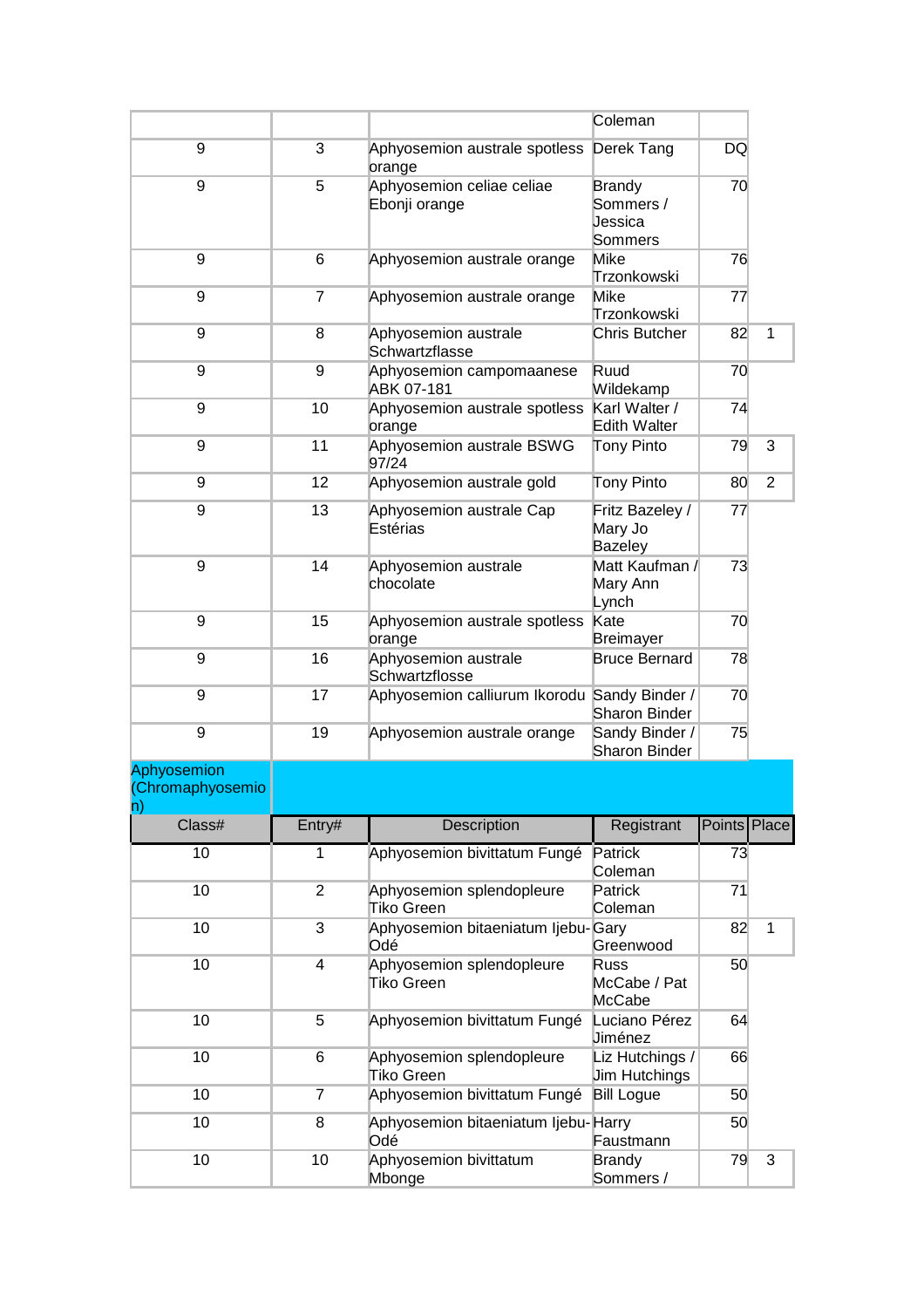|                                   |                |                                                       | Jessica<br>Sommers                        |              |                |
|-----------------------------------|----------------|-------------------------------------------------------|-------------------------------------------|--------------|----------------|
| 10                                | 11             | Aphyosemion bivittatum Fungé                          | Fred Farner /<br>Patti Farner             | DQ           |                |
| 10                                | 12             | Aphyosemion bivittatum Fungé                          | <b>Bill Stone</b>                         | 76           |                |
| 10                                | 13             | Aphyosemion bivittatum Fungé                          | <b>Bill Stone</b>                         | 80           | $\overline{2}$ |
| 10                                | 14             | Aphyosemion bitaeniatum Ijebu-Karl Walter /<br>Odé    | <b>Edith Walter</b>                       | 77           |                |
| 10                                | 15             | Aphyosemion bitaeniatum Ijebu-Karl Walter /<br>Odé    | Edith Walter                              | 75           |                |
| 10                                | 16             | Aphyosemion poliaki Monea                             | Fred<br>Behrmann                          | 63           |                |
| 10                                | 18             | Aphyosemion splendopleure<br>Penda Mboka              | <b>Bill Gallagher</b>                     | 50           |                |
| 10                                | 19             | Aphyosemion bivittatum<br>Mundemba                    | <b>Bill Gallagher</b>                     | 50           |                |
| 10                                | 20             | Aphyosemion poliaki Mile 29                           | Kate<br><b>Breimayer</b>                  | 69           |                |
| Callopanchax,<br>Archiaphyosemion |                |                                                       |                                           |              |                |
| Scriptaphyosemion<br>Class#       |                |                                                       |                                           | Points Place |                |
|                                   | Entry#         | Description                                           | Registrant                                |              |                |
| 11                                | 1              | Archiaphyosemion petersi<br><b>Banco Park</b>         | Thuan Nguyen                              | 75           |                |
| 11                                | $\overline{2}$ | Scriptaphyosemion guignardi<br>Mamou                  | Patrick<br>Coleman                        | 75           |                |
| 11                                | 3              | Archiaphyosemion petersi<br><b>Banco Park</b>         | Patrick<br>Coleman                        | 75           |                |
| 11                                | 5              | Callopanchax occidentalis TemeGary<br>Yellah SL-89    | Edwards /<br>Mary Edwards                 | 84           | 3              |
| 11                                | 6              | Archiaphyosemion guineense<br>Kissidougou 90-182      | <b>Jim Gasior</b>                         | 90           | 1              |
| 11                                | 7              | Scriptaphyosemion etzeli Lungi<br><b>LOL SL 99-10</b> | Brandy<br>Sommers /<br>Jessica<br>Sommers | 89           | $\overline{2}$ |
| 11                                | 8              | Scriptaphyosemion bertholdi<br>Lenghe Curoh SL93-37   | Scott Graner                              | 83           |                |
| 11                                | 9              | Scriptaphyosemion etzeli<br>Bundulai SL89             | Karl Walter /<br>Edith Walter             | 75           |                |
| 11                                | 10             | Scriptaphyosemion etzeli<br>Bundulai SL89             | Karl Walter /<br>Edith Walter             | 75           |                |
| 11                                | 13             | Scriptaphyosemion etzeli Lungi<br>LOL SL 99-10        | Mike Britton /<br><b>Blank Britton</b>    | 75           |                |
| 11                                | 14             | Archiaphyosemion petersi                              | <b>Jack Heller</b>                        | 80           |                |
| 11                                | 15             | Archiaphyosemion petersi                              | <b>Jack Heller</b>                        | 75           |                |
| <b>All Other Varieties -</b>      |                |                                                       |                                           |              |                |
| Aphyosemion<br>Class#             | Entry#         | Description                                           | Registrant                                | Points Place |                |
| 12                                | 1              | Aphyosemion elberti Foumban                           | Gary<br>Greenwood                         | 82           |                |
| 12                                | $\overline{2}$ | Aphyosemion batesii Awaé                              | <b>Rick Ivik</b>                          | 75           |                |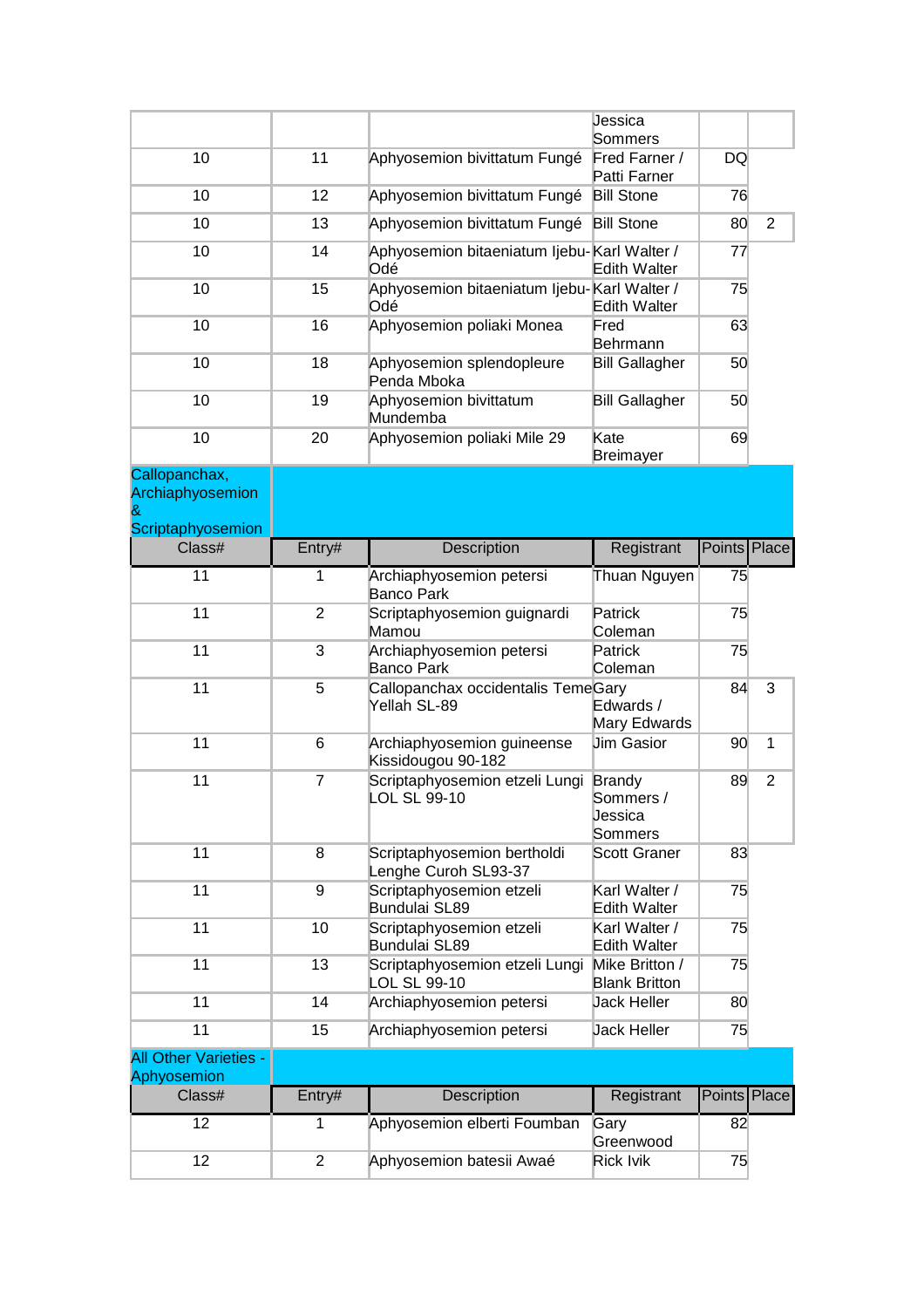| 12               | 3              | Aphyosemion species Lake FwaBill Logue                                           |                                                  | 89           |                |
|------------------|----------------|----------------------------------------------------------------------------------|--------------------------------------------------|--------------|----------------|
| 12               | 4              | Aphyosemion labarrei Madimba Bill Logue                                          |                                                  | 80           |                |
| 12               | 8              | Aphyosemion georgiae BDGB<br>$04 - 12$                                           | <b>Brandy</b><br>Sommers /<br>Jessica<br>Sommers | 91           | 3              |
| 12               | 10             | Aphyosemion exiguum BLLMC<br>05-10                                               | Ruud<br>Wildekamp                                | DQ           |                |
| 12               | 11             | Aphyosemion sp. Lobaye                                                           | Charles<br>Harrison / Sue<br>Harrison            | 94           | $\overline{2}$ |
| 12               | 12             | Aphyosemion georgiae GBBS<br>99-19                                               | Tom Kean /<br>Faye Kean                          | 90           |                |
| 12               | 13             | Aphyosemion cyanostictum<br>Sam GBN 88-18                                        | Tom Kean /<br>Faye Kean                          | 84           |                |
| 12               | 14             | Aphyosemion cognatum Lake<br>Fwa                                                 | Darrell<br>Clendinnen                            | 87           |                |
| 12               | 16             | Aphyosemion elegans<br>Maindombe                                                 | Mike Britton /<br><b>Blank Britton</b>           | DQ           |                |
| 12               | 17             | Aphyosemion sp. Lobaye                                                           | Sandy Binder /<br>Sharon Binder                  | 72           |                |
| 12               | 18             | Aphyosemion sp. Oyo RPC 169 Sandy Binder /                                       | Sharon Binder                                    | 82           |                |
| 12               | 19             | Aphyosemion sp. Oyo                                                              | <b>Jack Heller</b>                               | 96           | $\mathbf{1}$   |
| <b>Epiplatys</b> |                |                                                                                  |                                                  |              |                |
| Class#           | Entry#         | Description                                                                      | Registrant                                       | Points Place |                |
|                  |                |                                                                                  | Patrick                                          |              |                |
| 13               | 1              | Epiplatys dageti monroviae                                                       | Coleman                                          | 75           |                |
| 13               | $\overline{2}$ | Epiplatys fasciolatus fasciolatus Patrick<br>$CI-08$                             | Coleman                                          | 80           |                |
| 13               | 3              | Epiplatys infrafasciatus<br>infrafasciatus Bidou                                 | Gary<br>Greenwood                                | 76           |                |
| 13               | 4              | Epiplatys singa CI 2004                                                          | Gary<br>Greenwood                                | DQ           |                |
| 13               | 5              | Epiplatys infrafasciatus<br>infrafasciatus CB 99 Limbe mile Martín Maestre<br>11 | Eugenio Jesús                                    | <b>DQ</b>    |                |
| 13               | 6              | Epiplatys annulatus Monrovia                                                     | Luciano Pérez<br>Jiménez                         | DQ           |                |
| 13               | $\overline{7}$ | Epiplatys annulatus                                                              | Luciano Pérez<br>Jiménez                         | DQ           |                |
| 13               | 9              | Epiplatys sp. aff. huberi GEM<br>2006-6, Mandilou                                | Luciano Pérez<br>Jiménez                         | 72           |                |
| 13               | 10             | Epiplatys spilargyreius Tchad<br>$5 - 05$                                        | Luciano Pérez<br>Jiménez                         | 69           |                |
| 13               | 11             | Epiplatys huberi Douengui GJS Liz Hutchings /<br>00-22                           | <b>Jim Hutchings</b>                             | 82           |                |
| 13               | 12             | Epiplatys species Massana GJSLiz Hutchings /<br>$00 - 2$                         | <b>Jim Hutchings</b>                             | 75           |                |
| 13               | 13             | Epiplatys chaperi schreiberi                                                     | Liz Hutchings /<br><b>Jim Hutchings</b>          | 81           |                |
| 13               | 14             | Epiplatys species Massana GJS Rick Ivik<br>00-02                                 |                                                  | 85           | $\mathbf{1}$   |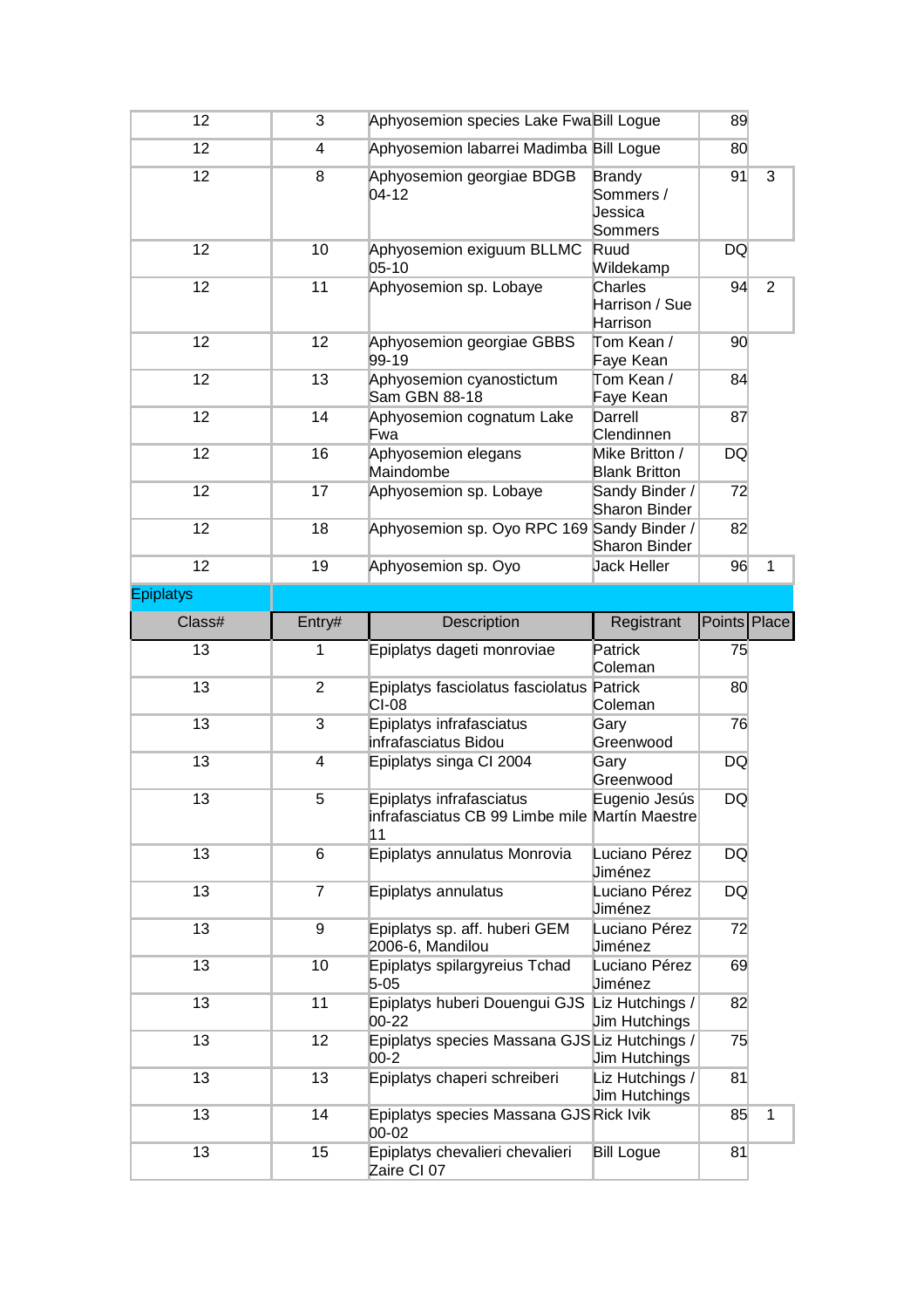| 13                                               |                | 16Epiplatys chaperi schreiberi                                  | <b>Bill Logue</b>                      | 83           | 3              |
|--------------------------------------------------|----------------|-----------------------------------------------------------------|----------------------------------------|--------------|----------------|
| 13                                               |                | 17 Epiplatys huberi Douengui GJS<br>00-02                       | <b>Jim Gasior</b>                      | 75           |                |
| 13                                               |                | 21 Epiplatys dageti Monrovia                                    | <b>Chris Butcher</b>                   | 81           |                |
| 13                                               |                | 22 Epiplatys annulatus Monrovia                                 | <b>Chris Butcher</b>                   | 84           | $\overline{a}$ |
| 13                                               |                | 23 Epiplatys singa CI-07                                        | Tom Grady                              | DQ           |                |
| 13                                               |                | 24 Epiplatys sp. aff. olbrechtsi                                | Fred<br>Behrmann                       | 75           |                |
| 13                                               |                | 25 Epiplatys chevalieri chevalieri                              | Robert Toland                          | 75           |                |
| 13                                               |                | 27 Epiplatys dageti dageti                                      | Kate<br><b>Breimayer</b>               | 80           |                |
| 13                                               |                | 28 Epiplatys infrafasciatus baroi                               | Mike Britton /<br><b>Blank Britton</b> | 75           |                |
| <b>All Other Varieties -</b><br><b>Old World</b> |                |                                                                 |                                        |              |                |
| Class#                                           | Entry#         | Description                                                     | Registrant                             | Points Place |                |
| 14                                               | 1              | Plataplochilus ngaensis                                         | Thuan Nguyen                           | 79           |                |
| 14                                               | $\overline{2}$ | Plataplochilus ngaensis                                         | Thuan Nguyen                           | 80           |                |
| 14                                               | 3              | Micropanchax maculatus<br>Kongowe TAN 03-28                     | <b>Bill Bishopp</b>                    | 87           |                |
| 14                                               | 4              | Pantanodon stuhlmanni Tanga<br>TAN 30-20                        | <b>Bill Bishopp</b>                    | 80           |                |
| 14                                               | 5              | Aphanius mento                                                  | Gary<br>Greenwood                      | 92           |                |
| 14                                               | 6              | Aphanius danfordii Soysalli                                     | Gary<br>Greenwood                      | 94           | $\sqrt{3}$     |
| 14                                               | $\overline{7}$ | Aphanius anatoliae<br>transgrediens JBSA 03, Aci gol            | Pere Sastre                            | 85           |                |
| 14                                               | 8              | Pachypanchax playfairii                                         | Allan Semeit                           | 86           |                |
| 14                                               | 9              | Micropanchax katangae Kasaya Brian Watters /<br>River ZAM 07-11 | Angela<br><b>Watters</b>               | 96           | $\overline{2}$ |
| 14                                               | 10             | Micropanchax katangae Kasaya Brian Watters /<br>River ZAM 07-11 | Angela<br><b>Watters</b>               | 82           |                |
| 14                                               | 11             | Aplocheilus lineatus                                            | Fred Farner /<br>Patti Farner          | 88           |                |
| 14                                               | 12             | Pachypanchax omalonotus nosi Bill Stone<br>Bé Isle              |                                        | 80           |                |
| 14                                               | 13             | Aplocheilus lineatus Gold                                       | Paul Bricknell                         | 87           |                |
| 14                                               | 14             | Aplocheilus lineatus Gold                                       | Paul Bricknell                         | DQ           |                |
| 14                                               | 16             | Pachypanchax playfairii                                         | Robert Toland                          | 82           |                |
| 14                                               | 17             | Aphanius villwocki Ahiler                                       | Frenk Brouwer                          | 83           |                |
| 14                                               | 18             | Micropanchax bukobanus<br>Karungu KE 01-1                       | <b>Barry Cooper</b>                    | 80           |                |
| 14                                               | 19             | Micropanchax bukobanus<br>Karungu KE 01-1                       | <b>Barry Cooper</b>                    | 83           |                |
| 14                                               | 20             | Aphanius sirhani                                                | Russ Feilzer                           | 84           |                |
| 14                                               | 21             | Aphanius villwocki Ahiler,<br>Turkey                            | Russ Feilzer                           | 82           |                |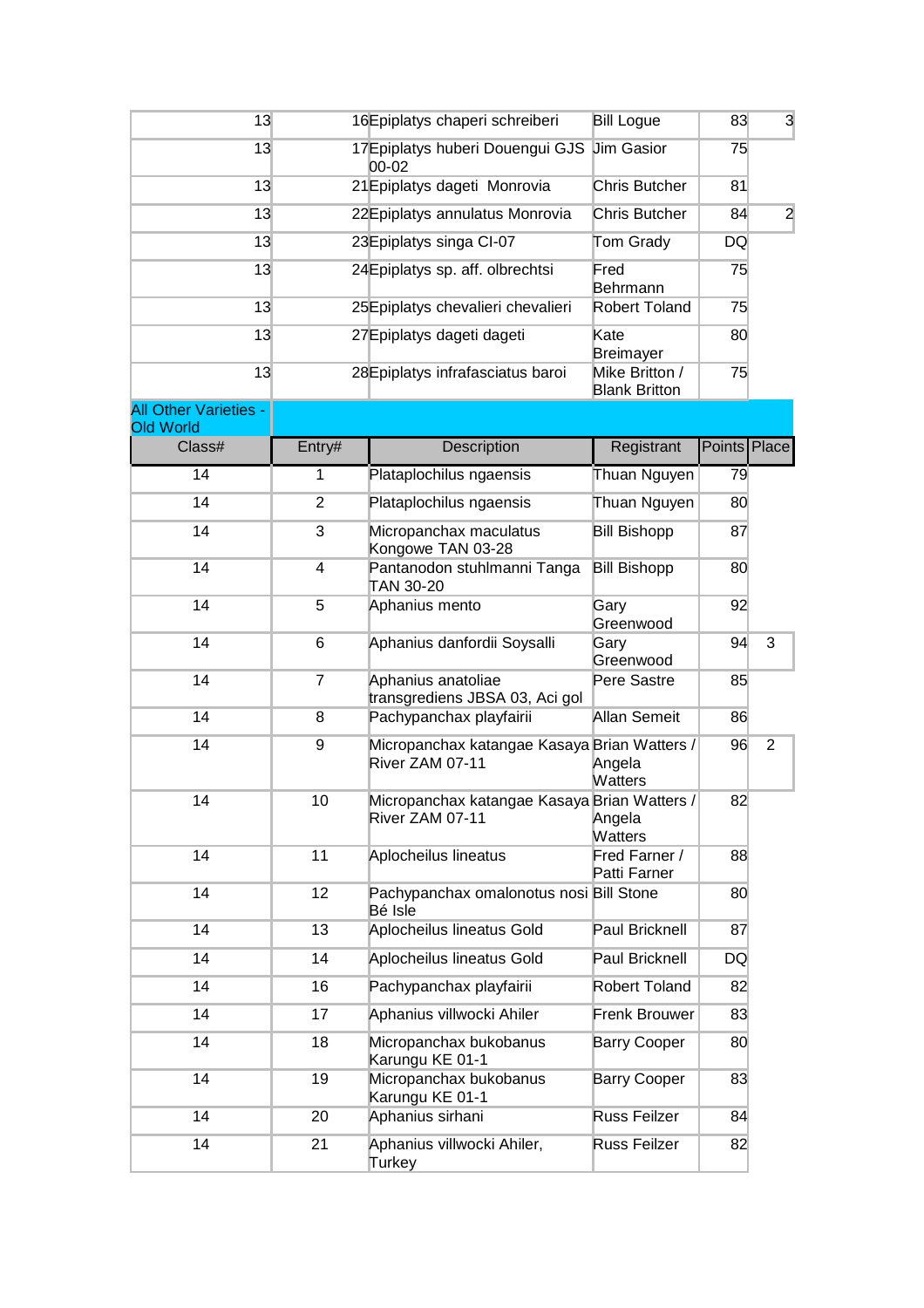| 14                                                | 22             | Aphanius baeticus                               | Russ Feilzer                                 | 81           |                |
|---------------------------------------------------|----------------|-------------------------------------------------|----------------------------------------------|--------------|----------------|
| 14                                                | 23             | Aplocheilus lineatus red                        | Tony Pinto                                   | 88           |                |
| 14                                                | 24             | Pachypanchax sakaramyi<br>Joffreville LM-94     | Fritz Bazeley /<br>Mary Jo<br><b>Bazeley</b> | 89           |                |
| 14                                                | 26             | Pachypanchax sakaramyi                          | Darrell<br>Clendinnen                        | 97           | $\mathbf{1}$   |
| 14                                                | 27             | Aplocheilus lineatus                            | Mike Britton /<br><b>Blank Britton</b>       | 73           |                |
| 14                                                | 28             | Aphanius danfordii Soysalli                     | Sandy Binder /<br>Sharon Binder              | 84           |                |
| <b>Matched Breeding</b><br><b>Pairs</b>           |                |                                                 |                                              |              |                |
| Class#                                            | Entry#         | Description                                     | Registrant                                   | Points Place |                |
| 15                                                | 1              | Aphyosemion striatum<br>Lambaréné               | Gary<br>Greenwood                            | 82           | 3              |
| 15                                                | $\overline{2}$ | Aphyosemion bivittatum Fungé                    | Gary<br>Greenwood                            | 83           | $\overline{2}$ |
| 15                                                | 3              | Jordanella floridae                             | Joe Scanlan /<br>Maurite<br>Scanlan          | 77           |                |
| 15                                                | 4              | Cubanichthys pengelleyi                         | Russ Feilzer                                 | 90           | $\mathbf{1}$   |
| <b>Photography: Digital</b><br><b>Submissions</b> |                |                                                 |                                              |              |                |
| Class#                                            | Entry#         | Description                                     | Registrant                                   | Points       | Place          |
| 16                                                | 1              | Nothobranchius species                          | <b>Hristo Hristov</b>                        | 95           | 1              |
| 16                                                | $\overline{2}$ | Fundulopanchax species                          | <b>Hristo Hristov</b>                        | 90           | 3              |
| 16                                                | 3              | Callopanchax species                            | <b>Hristo Hristov</b>                        | 93           | $\overline{2}$ |
| 16                                                | 4              | Gnatholebias species                            | <b>Hristo Hristov</b>                        | 88           |                |
| Photography: Prints<br>and Slides                 |                |                                                 |                                              |              |                |
| Class#                                            | Entry#         | Description                                     | Registrant                                   | Points Place |                |
| 17                                                | 1              | Nothobranchius rachovii<br>Nicuadala MOZ 04-10  | Vern Treat /<br>Nate Treat                   | 92           | $\overline{2}$ |
| 17                                                | $\overline{2}$ | Nothobranchius kafuensis<br>Kayuni ZAM 07-1     | Vern Treat /<br>Nate Treat                   | 75           |                |
| 17                                                | 3              | Nothobranchius kafuensis<br>Chunga              | Vern Treat /<br>Nate Treat                   | 75           |                |
| 17                                                | 4              | Aphyosemion ahli Kribi                          | Vern Treat /<br>Nate Treat                   | 75           |                |
| 17                                                | 5              | Aphyosemion georgiae BDGB<br>$04-12$            | Vern Treat /<br>Nate Treat                   | 75           |                |
| 17                                                | 6              | Nothobranchius rachovii Dondo<br>MOZ 04-6       | Vern Treat /<br>Nate Treat                   | 75           |                |
| 17                                                | $\overline{7}$ | Fundulopanchax gardneri<br>mamfensis Basua      | Vern Treat /<br>Nate Treat                   | 93           | 1              |
| 17                                                | 8              | Fundulopanchax amieti                           | Vern Treat /<br>Nate Treat                   | 75           |                |
| 17                                                | 9              | Austrolebias luteoflammulatus<br>Ruta 9, Km 205 | Bob Morenski /<br>Terri Morenski             | 90           | 3              |
| <b>Artistic Rendition</b>                         |                |                                                 |                                              |              |                |
| Class#                                            | Entry#         | Description                                     | Registrant                                   |              | Points Place   |